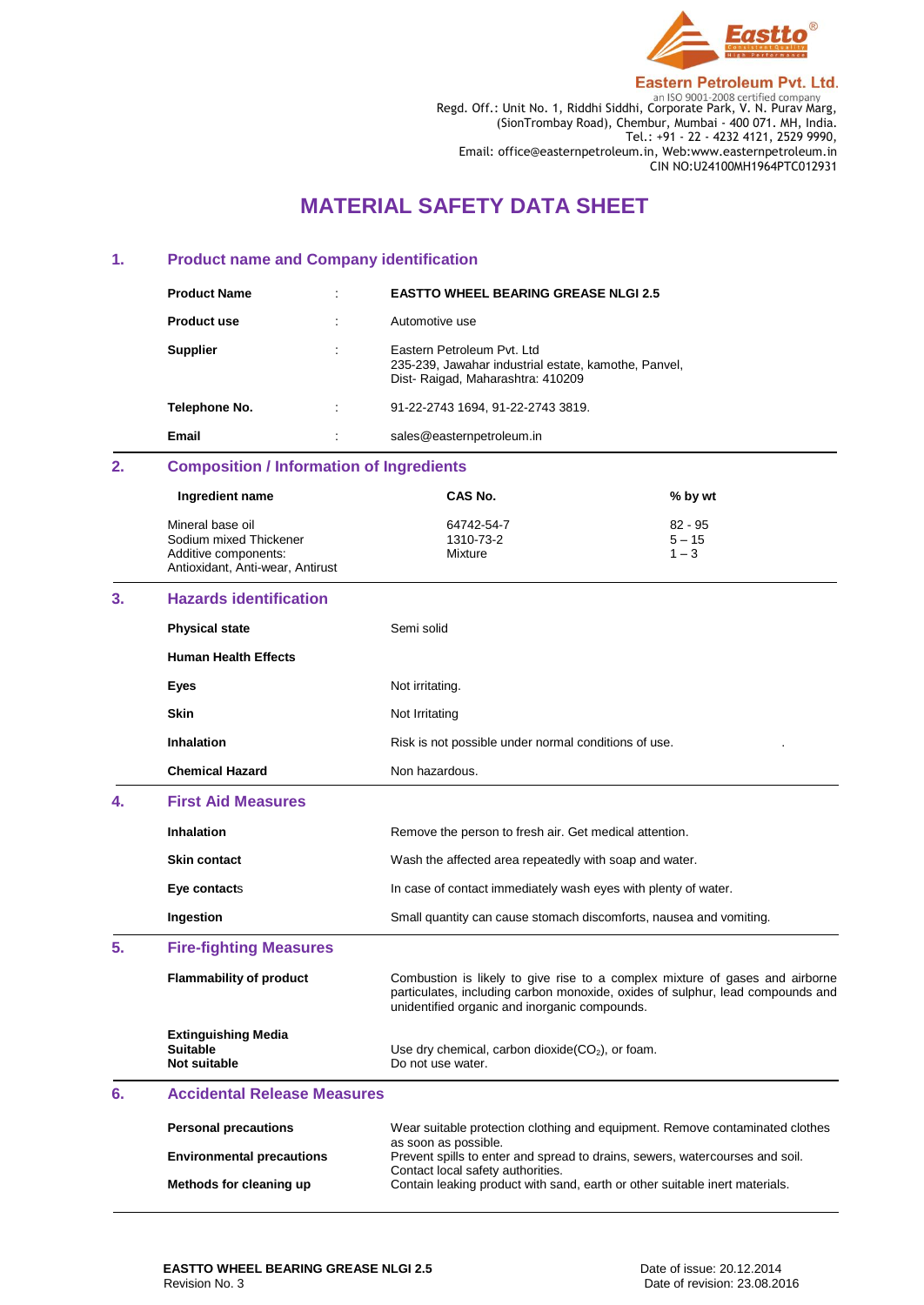

#### **Eastern Petroleum Pvt. Ltd.**

**Regd. Off.: Unit No. 1, Riddhi Siddhi, Corporate Park, V. N. Purav Marg,** Regd. Off.: Unit No. 1, Riddhi Siddhi, Corporate Park, V. N. Purav Marg, (SionTrombay Road), Chembur, Mumbai - 400 071. MH, India. Tel.: +91 - 22 - 4232 4121, 2529 9990, Email: office@easternpetroleum.in, Web:www.easternpetroleum.in CIN NO:U24100MH1964PTC012931

### **7. Handling and Storage**

| <b>Handling</b> | Handle in accordance with good industrial hygiene and safety practices. If<br>handled at elevated temperatures or with high speed mechanical equipment,                          |
|-----------------|----------------------------------------------------------------------------------------------------------------------------------------------------------------------------------|
| <b>Storage</b>  | vapors or mists might be released and require a well ventilated workplace.<br>Store at ambient temperature or with lowest necessary heating as required for<br>ease of handling. |

### **8. Exposure Controls / Personal Protection**

**Skin and body protection**<br> **Use protective cloths and gloves.**<br> **Hygienic measures**<br> **Act in accordance with good indu-**

| <b>Control parameters</b>                                                                             | Due to the product's semi-solid consistency, generation of mists and dusts is<br>unlikely to occur.                                                                                                                          |
|-------------------------------------------------------------------------------------------------------|------------------------------------------------------------------------------------------------------------------------------------------------------------------------------------------------------------------------------|
| Personal protection equipment                                                                         |                                                                                                                                                                                                                              |
| <b>Respiratory protection</b><br><b>Hand protection</b><br>Eye protection<br>Skin and body protection | Avoid inhalation use suitable mask with filter if necessary.<br>Wear grease-resistant protective gloves if there is a risk of skin contact.<br>For eyes protection wear safety goggles.<br>Use protective cloths and gloves. |

# **9. Physical and Chemical Properties**

| Physical state            | Semi solid            |
|---------------------------|-----------------------|
| Colour                    | <b>Brownish black</b> |
| Odour                     | Mild                  |
| Worked Penetration @ 25°C | 265                   |
| pН                        | N.A                   |
| Water solubility          | Insoluble             |
| Vapour pressure(mmHg@25)  | Low                   |
| Drop Point °C             | 170                   |
|                           |                       |

Act in accordance with good industrial Hygiene and safety practice.

### **10. Stability and Reactivity**

|     | <b>Reactivity and stability</b><br><b>Conditions to avoid</b><br>Hazardous decomposition products<br>Hazardous polymerization | Stable at normal conditions and starts to decompose at higher temperature.<br>Excessive heating and highly oxidizing agents.<br>Hazardous decomposition products are not expected to form.<br>Polymerization will not occur.                 |
|-----|-------------------------------------------------------------------------------------------------------------------------------|----------------------------------------------------------------------------------------------------------------------------------------------------------------------------------------------------------------------------------------------|
| 11. | <b>Toxicological Information</b>                                                                                              |                                                                                                                                                                                                                                              |
|     | Potential chronic health effects<br>Carcinogenicity                                                                           | No known significant effects or critical hazards.                                                                                                                                                                                            |
| 12. | <b>Ecological Information</b>                                                                                                 |                                                                                                                                                                                                                                              |
|     | <b>Environment effect:</b>                                                                                                    | Material not expected to be harmful to aquatic organisms.                                                                                                                                                                                    |
| 13. | <b>Disposal considerations</b>                                                                                                |                                                                                                                                                                                                                                              |
|     | Waste disposal procedure:                                                                                                     | Place contaminated materials in a disposable container and dispose of in accordance with<br>Local, State and Federal environmental regulations. Contact local environment and health<br>authorities to get the permission for waste disposal |
| 14. | <b>Transport Information</b>                                                                                                  | Not classified as hazardous for transport (DOT, TDG, IMO/IMDG, IATA/ICAO)                                                                                                                                                                    |
| 15. | <b>Regulatory Information</b>                                                                                                 | Not classified as hazardous.                                                                                                                                                                                                                 |
|     |                                                                                                                               |                                                                                                                                                                                                                                              |